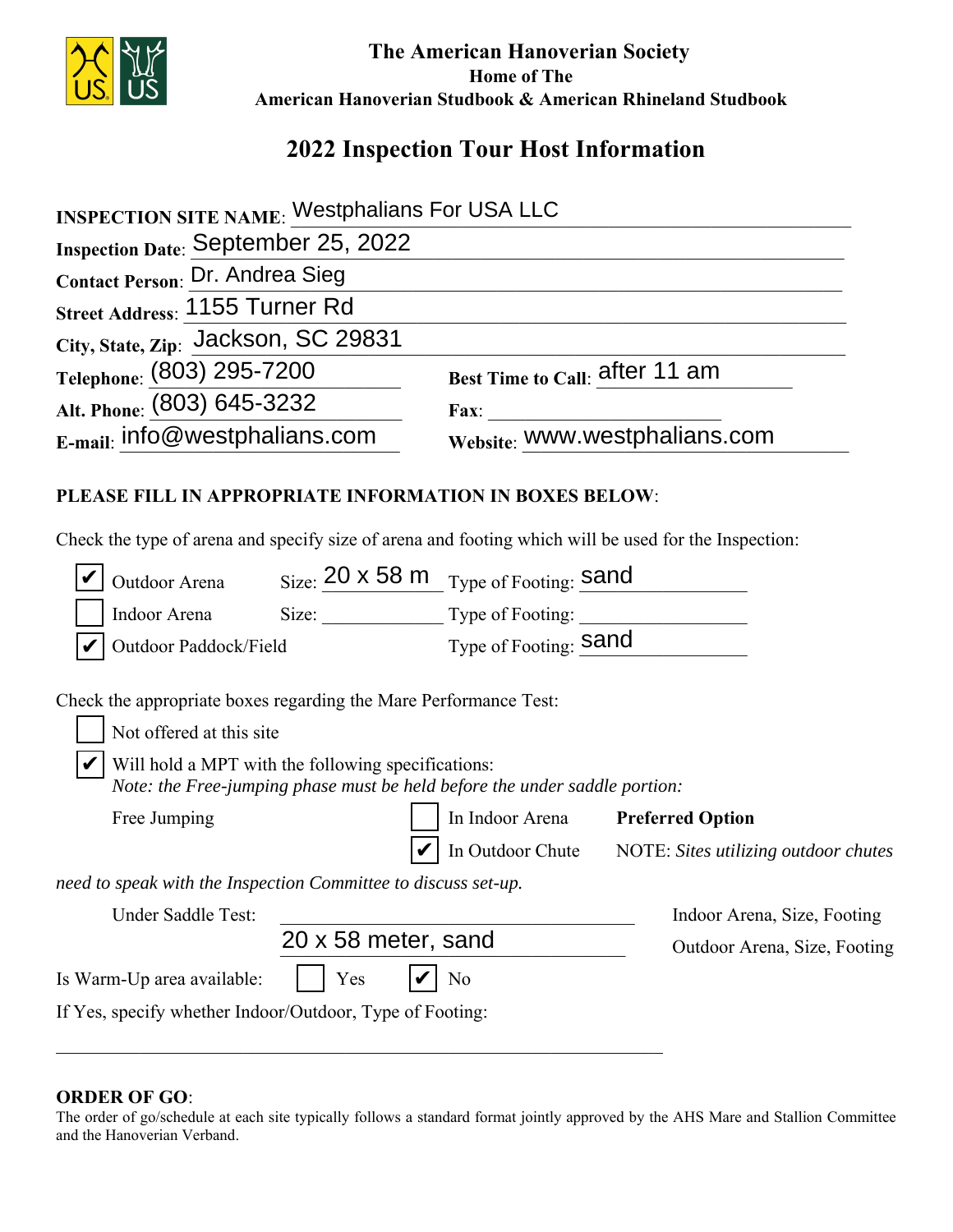- Registration
- Mare Performance Test Free Jumping
- Inspection of non-Hanoverian Mares
- Under saddle portion of the MPT
- Inspection of Hanoverian Mares
- Foal Presentations
- Futurity Classes

**TIME SCHEDULE:** *Note: The time schedule may be revised closer to the inspection date by the Site Host and the AHS Inspection Committee based upon site entries (number of horses) and the finalized travel schedule.* 

| Earliest Day/Arrival Time: day ahead - we have stalls                                                                                                                                                                                                                                                          |
|----------------------------------------------------------------------------------------------------------------------------------------------------------------------------------------------------------------------------------------------------------------------------------------------------------------|
|                                                                                                                                                                                                                                                                                                                |
| Inspection Estimated Start Time:                                                                                                                                                                                                                                                                               |
| Other Schedule Notes: The Schedule Notes:                                                                                                                                                                                                                                                                      |
| <b>HOST SITE DETAILS:</b><br><b>Stabling/Veterinarian/Fee Policy</b><br>Will Stabling be Available?<br>N <sub>o</sub><br>$\mathbf{V}$ Yes<br>$\mathbf{V}$ No<br>$ V _{\text{Yes}}$<br>If yes, please answer the following: Is Stabling Limited?<br>Type of Stalls Available: 12 x 14 and 12 x 20 (mare & foal) |
| $\frac{25}{ }$<br>Cost, if applicable:<br>/ per stall per night                                                                                                                                                                                                                                                |
| $\frac{20}{\sqrt{2}}$<br>for the day                                                                                                                                                                                                                                                                           |
| Grounds Fee if applicable<br>$\mathbb{S}$                                                                                                                                                                                                                                                                      |
| No Charge for Stabling                                                                                                                                                                                                                                                                                         |
| Grounds Fee is<br>per horse OR<br>per trailer<br>per owner OR<br>no grounds fee                                                                                                                                                                                                                                |
| Number of Stalls Available:                                                                                                                                                                                                                                                                                    |
| 10<br>(number) permanent stalls available on grounds                                                                                                                                                                                                                                                           |
| (number) temporary stalls available on grounds                                                                                                                                                                                                                                                                 |
| (number) of permanent stalls available miles from site                                                                                                                                                                                                                                                         |
| (number) of temporary stalls available miles from site.                                                                                                                                                                                                                                                        |
| Type of Bedding:<br><b>Straw</b>                                                                                                                                                                                                                                                                               |
| Shavings                                                                                                                                                                                                                                                                                                       |
| Other <i>(please specify)</i>                                                                                                                                                                                                                                                                                  |
| Bedding/Hay available for purchase on grounds:<br>Yes<br>No.                                                                                                                                                                                                                                                   |

 $\_$  ,  $\_$  ,  $\_$  ,  $\_$  ,  $\_$  ,  $\_$  ,  $\_$  ,  $\_$  ,  $\_$  ,  $\_$  ,  $\_$  ,  $\_$  ,  $\_$  ,  $\_$  ,  $\_$  ,  $\_$  ,  $\_$  ,  $\_$  ,  $\_$  ,  $\_$  ,  $\_$  ,  $\_$  ,  $\_$  ,  $\_$  ,  $\_$  ,  $\_$  ,  $\_$  ,  $\_$  ,  $\_$  ,  $\_$  ,  $\_$  ,  $\_$  ,  $\_$  ,  $\_$  ,  $\_$  ,  $\_$  ,  $\_$  ,

If there are any additional stabling notes/restrictions, please explain: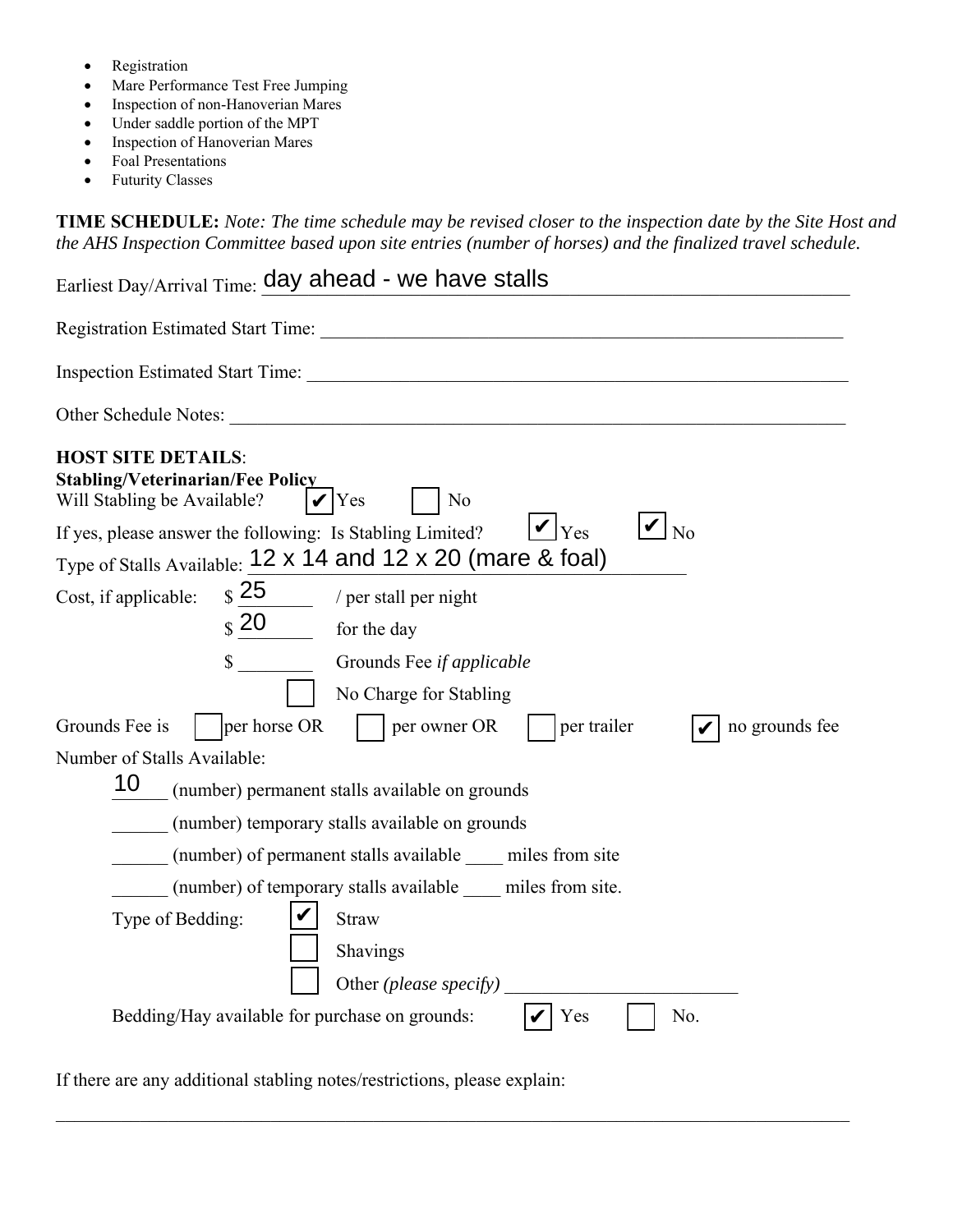If there are any restrictions regarding arrival schedule, please explain:

| Make Stabling Checks Payable to: Westphalians For USA LLC                 |                             |              |
|---------------------------------------------------------------------------|-----------------------------|--------------|
| Payment should be made:                                                   | At time of reservations $X$ | Upon arrival |
| Refund policy:                                                            |                             |              |
| Name of Veterinarian who will be on call: Southern Equine Clinic Aiken SC |                             |              |
| Veterinarian's Telephone Number: (803) 644-1544                           |                             |              |

## **BRANDING**:

| It is the responsibility of the host to either provide or arrange for the provision of a blacksmith's forge. Note: |
|--------------------------------------------------------------------------------------------------------------------|
| Due to damage to brands, charcoal fires, pipes, gas grills and/or acetylene torches will not be used in lieu of    |
| <i>a forge.</i> NO EXCEPTIONS.                                                                                     |
| Name of individual who will provide a blacksmith's forge: Dr. Andrea Sieg                                          |

## **ACCOMMODATIONS**:

Please list two or three motels within easy travel distance of your inspection. We recommend including at least a couple of national chains such as Holiday Inn, Best Western, or Comfort Inn and Suites.

| Country Inn & Suites, Aiken                                                                                        | Phone: 8036494024                 | Miles from Site: 15 |
|--------------------------------------------------------------------------------------------------------------------|-----------------------------------|---------------------|
| Holiday Inn Express & Suites Aiken <sub>Phone:</sub> 8035087700                                                    |                                   | Miles from Site: 16 |
|                                                                                                                    | Phone:                            | Miles from Site:    |
| <b>OTHER INFORMATION:</b><br>This site will be limited to number of horse OR                                       | No Limit                          |                     |
| Health Requirements for incoming horses:<br>Coggins Test<br>Health Certificate                                     | Other, explain on next line:      |                     |
| Will Food be Available? If Yes, Available<br>Food will not be available.<br>Spectator Seating Available Near Arena | For Purchase; OR                  | Compliments of Host |
| No Dogs on Grounds;<br>Parking Extensive<br>Parking Limited OR                                                     | Dogs welcome but must be leashed. |                     |
| Type of Parking Surface: <b>Grass</b> , dirt                                                                       |                                   |                     |
| Any Restrictions on lengths of trailers coming in: If so, specify: over 24 ft park at 1165 Turner Rd               |                                   |                     |